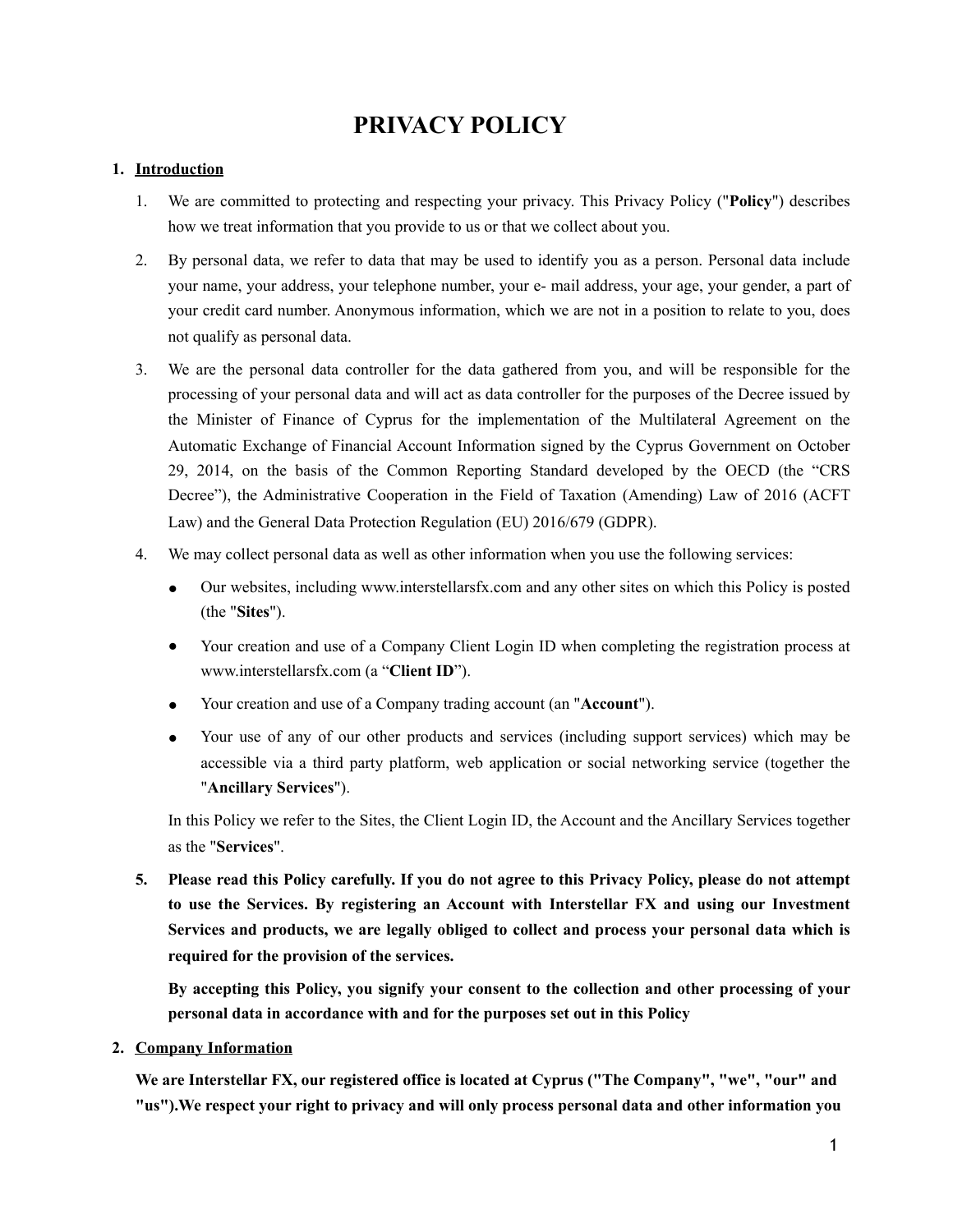**provide to us or we collect about you** in accordance with applicable privacy and personal data protection laws.

# **3. Information we may collect from you**

When you use the Services we may collect the following categories of data:

- A)When you sign up for our marketing communications, register your general interest in our products and services at our web-sites, or register a Client Login Page, we collect and process the following "**Client Data**":
	- *Your first name and last name, e-mail address and phone number.*

B)When you open a Trading Account, we collect and process the following "**Trading Account Data**":

- Your first name and last name, your gender, date and place of birth, country of *citizenship, residential address, e-mail address, telephone number,*
- *Client Login ID, password, financial background and prior trading experience required in order to carry out the appropriateness test as per the applicable regulatory framework,*
- *Employment history & source of funds information required to accept your funds deposits in accordance with AML legislation,*
- *Furthermore your jurisdiction(s) of residence, tax identification number, and, in relation to the account(s), the account number, the account balance or value as of the end of the relevant calendar year or other appropriate reporting period, as well as any income generated in the account(s) held with us, are gathered and processed pursuant to the CRS Decrees, the ACFT Law and the GDPR.*

C)When you deposit funds to your trading account, we collect and process the following "**Payment Information**" that is necessary for the adequate performance of the contract between you and us and to allow for the effective compliance with AML legal obligations by the Company:

- *A part of your credit card number, and information about your credit card issuer.*
- *Financial information necessary to process your orders with respect to our Services with the relevant payment merchant, which will only be submitted directly to the payment merchant under secure protocols. This Information may include the amount of any payment transactions, the payment instrument used, date and time, payment amount, payment instrument expiration date, electronic wallet email address, IBAN information for bank transfers, your address and other related transaction details.*

D)When you use the Services, we may collect and process the following "**Tracking Data**":

- *Location information associated with your IP address when you visit our Sites*
- Information relating to your use of our Services including, but not limited to, *information about when and how you use the Services and data traffic.*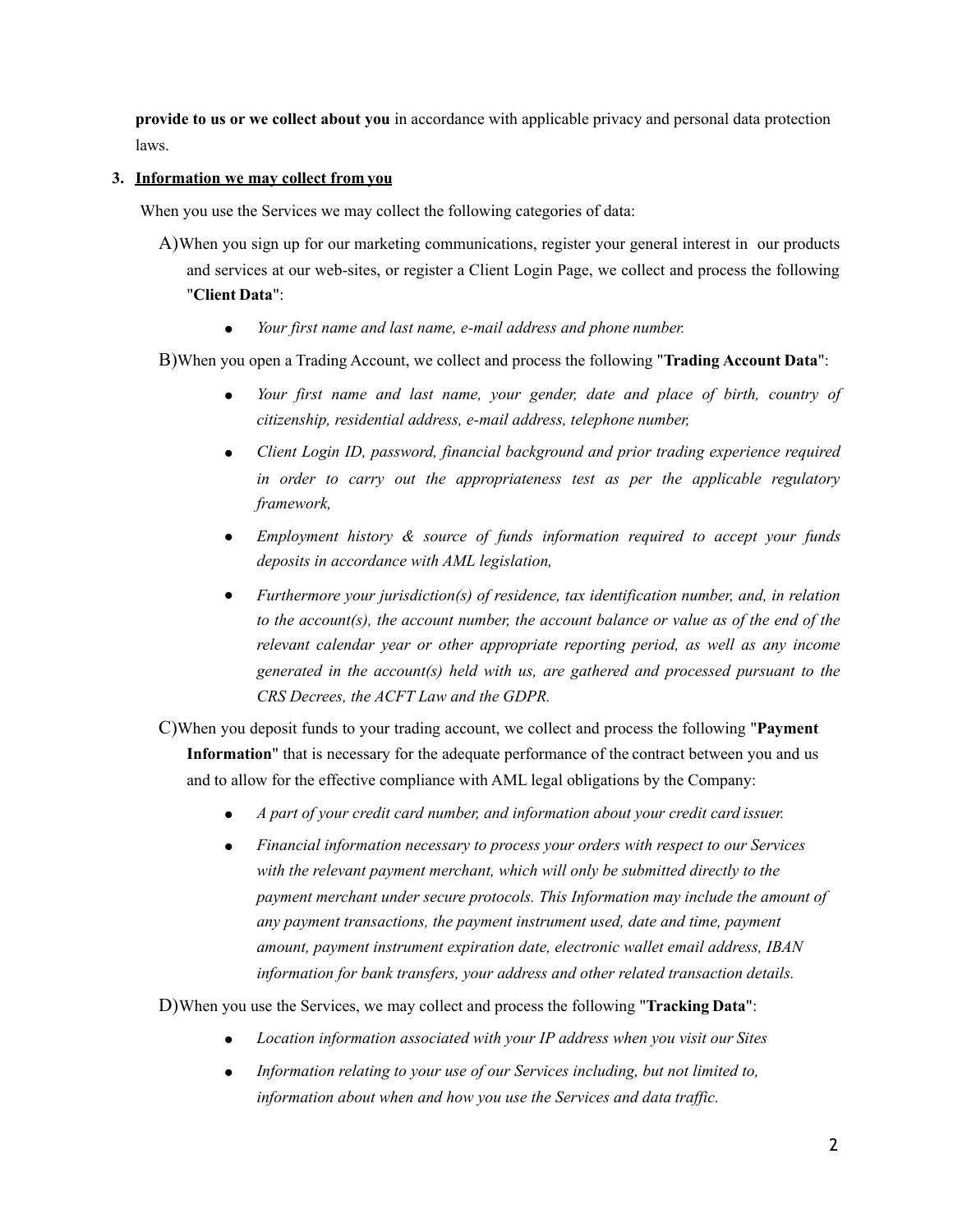- *Log files and statistics in relation to actions taken on our Sites*
- *Technical information about any device that you use when you visit the Sites such as your IP address and the browser you are using.*

For the collection and processing of Tracking Data on the Sites we use cookies. Their functionality and your options regarding their use are explained in section 4 herein below.

# **4. Cookies**

- 1. The Sites use cookies and similar technologies that collect Tracking Data to distinguish you from other users. This helps us to provide you with a good experience when you access the Sites and use the Services.
- 2. A cookie is a small file of letters and numbers that a website places on your computer or device when you visit a website. You are given the opportunity to consent to using of cookies or refuse from them as you enter our Sites. If you have opted out, we only use the strictly necessary cookies (as described below) and store one permanent 'compliance' cookie which tells us that you want to opt out of use of any other cookies.
- 3. The cookies that are used on the Sites fall into the categories described below. These descriptions can help you determine if and how you would like to interact with our Sites and other online services:

# **Strictly necessary cookies**

These cookies are essential in order to enable you to navigate the Sites and use certain features. Without these strictly necessary cookies, the online services provided by the Sites cannot be provided. It is therefore not possible for you to opt out of use of these cookies.

In addition, the coding language the Sites are written in uses session cookies and their use cannot be avoided. These are deleted each time you close your browser. These cookies do not store any information about the visitor once the browser is closed.

The Company has implemented the Invisible reCAPTCHA on its websites specified in the point 4 of this policy. reCAPTCHA API works by collecting hardware and software information, such as device and application data and the results of integrity checks and sending that data to Google for analysis. The reCAPTCHA is a subject to the Google [Privacy Policy](https://policies.google.com/privacy?hl=en) and [Terms of Use.](https://policies.google.com/terms?hl=en) 

# **Performance cookies**

Our performance cookies collect anonymous information about how you use the Sites and their features. For instance, our performance cookies collect information about which pages on the Sites are visited most often, which advertisements you view or interact with on the Sites or other websites on which our advertisements appear and if you receive any error messages.

#### ● **Analytics cookies**

The Sites use Google Analytics, a web analytics service provided by Google, Inc. ("Google"). Google Analytics uses "cookies", which are text files placed on your computer, to help us analyze how users use the Sites. The information generated by the cookie about your use of the Sites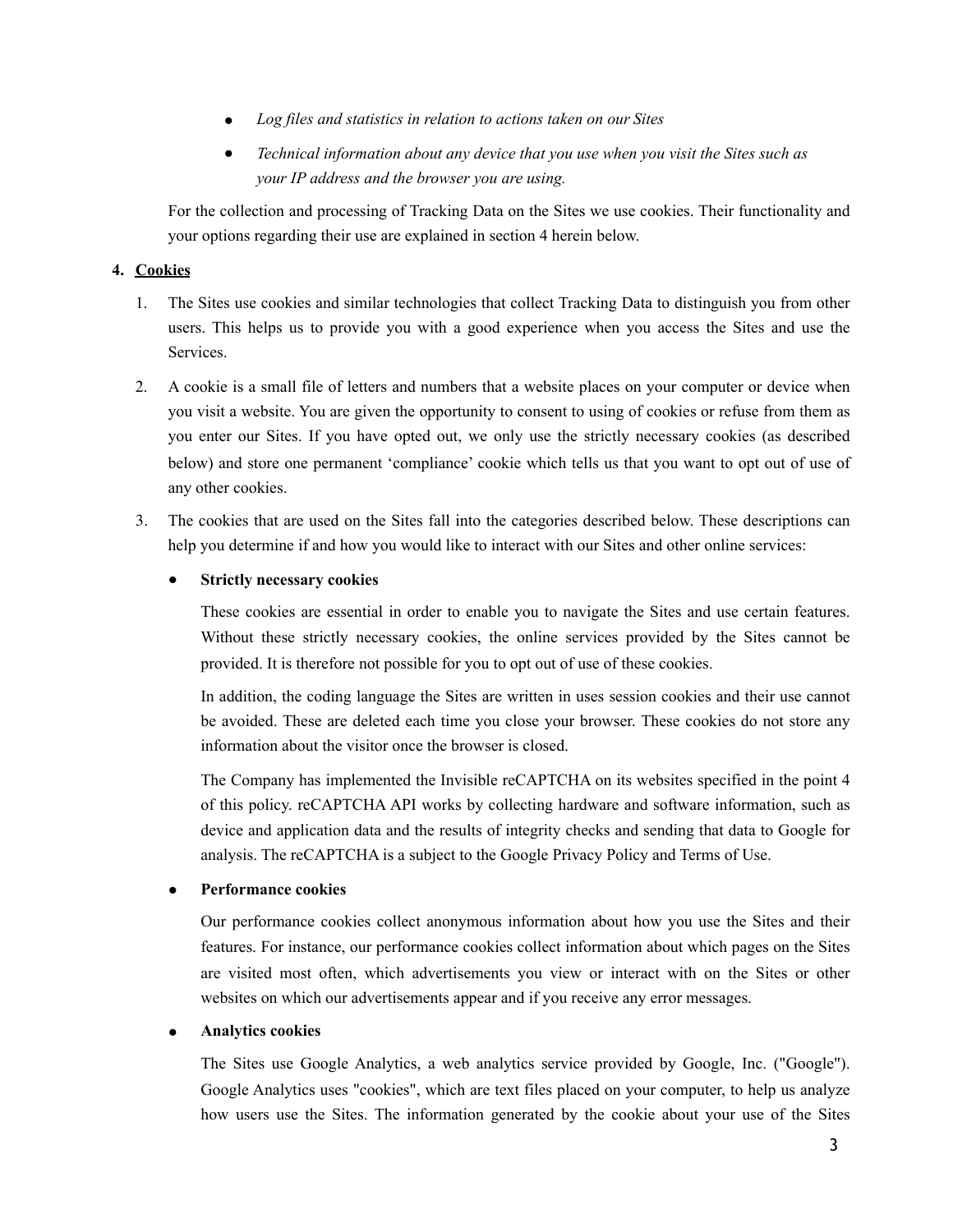(including your IP address) will be transmitted to and stored by Google on servers in the United States. In case of activation of the IP anonymisation, Google will truncate/anonymize the last octet of the IP address for Member States of the European Union as well as for other parties to the Agreement on the European Economic Area. Only in exceptional cases, the full IP address is sent by us to and shortened by Google servers in the USA. On behalf of us, Google will use this information for the purpose of evaluating your use of the Sites, compiling reports on website activity for us and providing other services relating to website activity and internet usage to us. Google will not associate your IP address with any other data held by Google.

The Sites may use other similar analytics cookies. These cookies are used to collect information about how visitors use the Sites. The information is collected anonymously, and used to report on the number of visitors to the Sites, where the visitors have come from, and the pages they have visited.

Furthermore you can prevent Google's collection and use of data (cookies and IP address) by downloading and installing the browser plug-in available under [https://tools.google.com/dlpage/](https://tools.google.com/dlpage/gaoptout?hl=en-GB) [gaoptout](https://tools.google.com/dlpage/gaoptout?hl=en-GB). Further information can be found under <http://www.google.com/analytics/terms/gb.html> (Google Analytics Terms of Service & Privacy). Please note that on the Sites, Google Analytics code is supplemented by "gat. anonymizeIp();" to ensure an anonymized collection of IP addresses (so called IP- masking). Also, you can prevent Google Analytics to collect such data on behalf of the Company by clicking on the following link:<https://tools.google.com/dlpage/gaoptout>.

#### ● **Functionality cookies**

Functionality cookies are used to remember choices you make (such as language preference, country location, or other online settings) and collect anonymous information.

4. If you wish to refuse the use of cookies by us or by third parties, you can change your browser settings to reject cookies. As the means by which you can do this varies from browser to browser, please visit your web browser's "Help" menu for further details. Please note that, should you choose to refuse the use of cookies by us, this might impair some of the functionality of the Sites and the Services.

#### **5. How we use your information**

We may use the information that you provide to us or that we collect about you for the following purposes:

- **1.** Provision of services. Client Data, Trading Account Data and Tracking Data may be collected and processed by us to provide you with the Services that you request from us and to perform the respective **Operative Agreement** (e.g. Client Agreement, Terms & Conditions) accepted by you. Data collected for that purpose will only be kept as long as necessary to provide the requested Services.
- **2.** Compliance with applicable legislation and regulatory framework. Any data collected may be processed by us to detect, investigate and prevent activities that may be illegal, that may violate the Operative Agreement and also to comply with the requests for information of the competent regulatory or lawful authorities. Such data will be kept for a minimum duration of 5 years after the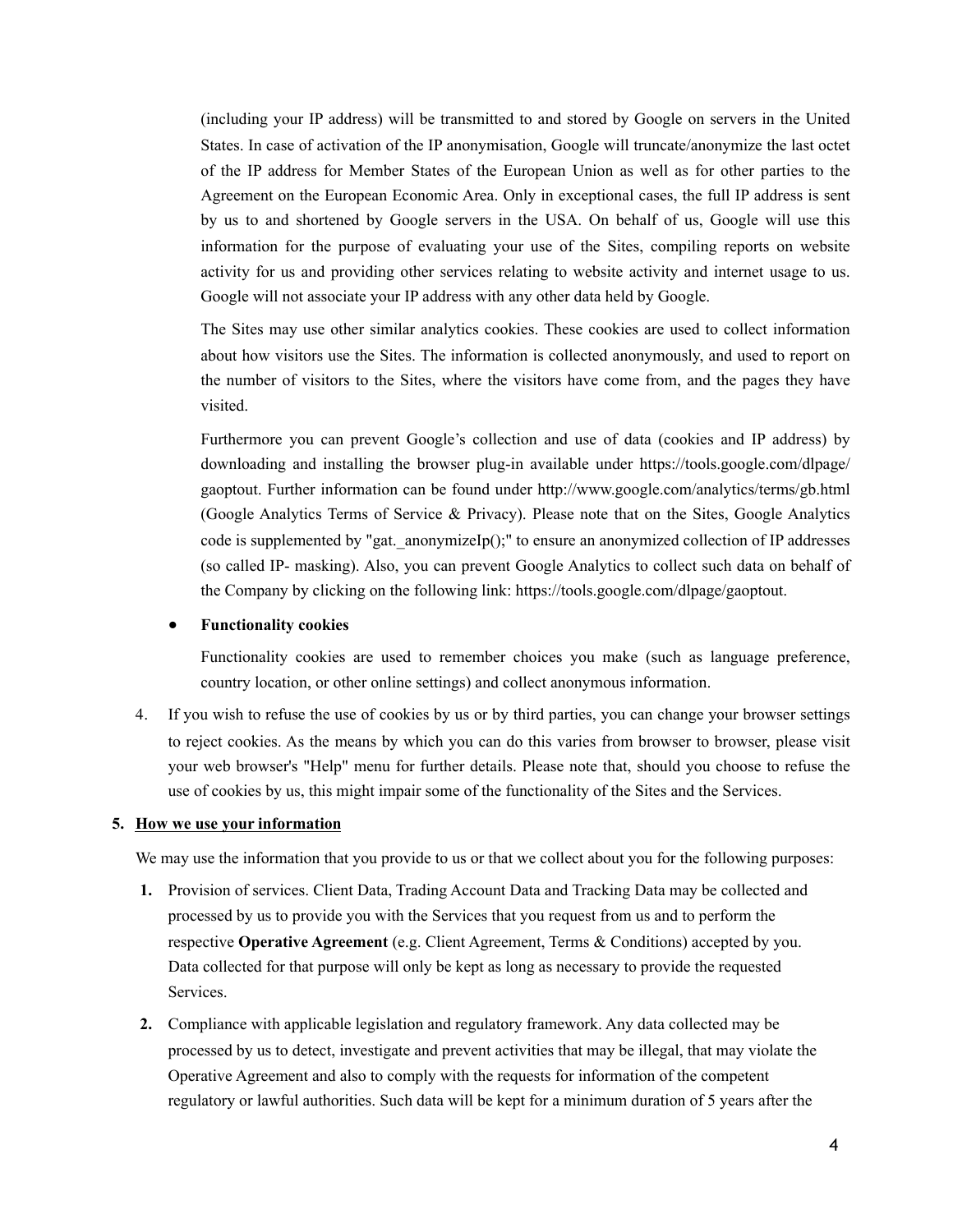Account closure in accordance with the current applicable laws.

- **3.** Creation of additional promotion and advertising:
	- We may use the e-mail address registered to your Client Login ID to provide you with **information about products and services related to our Services, if you agree to this service at the time your Client Login ID is created. You may also opt-out from use of your e-mail address for this purpose at any time, by sending an e-mail from the e-mail address registered to your Client Login ID to us stating that you do not wish to receive such information. Alternatively, you may opt out by following the unsubscribe instructions at the bottom of each e-mail you receive from us.**
	- **We may use Tracking Data to monitor, improve, or modify the Services and our operations.**
	- **We may use the e-mail address and/or phone number that you registered with us via contact forms at our web sites, to provide you with information about our products, services and promotions, if you agreed to receive this kind of information while registering with us. You may also opt-out from use of your e-mail address for this purpose at any time, by sending an e-mail from the e-mail address that was registered with us stating that you do not wish to receive such information. Alternatively, you may opt out by following the unsubscribe instructions at the bottom of each e-mail you receive from us.**

#### **6. Sharing your information**

We will not share your personal data with anyone else except for the following limited circumstances:

- **1.** To the extent that we are required to do so by applicable law, by a governmental/ regulatory body or by a law enforcement agency, or for crime prevention purposes.
- **2.** In order to provide the Services to you, the Company is legally required to pass on your personal data to the relevant tax authorities of the Republic of Cyprus, and they may also be exchanged with tax authorities in another country or in other countries where You, the Client may be a tax resident in accordance with the CRS decree, and the ACFT Law.
- **3.** In order to provide the Services to you in accordance with the Law [L. 87\(I\)/2017 regarding the](https://www.cysec.gov.cy/CMSPages/GetFile.aspx?guid=77e29980-c9c2-449b-b0b4-5da399bd1342)  [provision of Investment services, the exercise of investment activities and the operation of regulated](https://www.cysec.gov.cy/CMSPages/GetFile.aspx?guid=77e29980-c9c2-449b-b0b4-5da399bd1342)  [markets \(](https://www.cysec.gov.cy/CMSPages/GetFile.aspx?guid=77e29980-c9c2-449b-b0b4-5da399bd1342)the Investment Services Law) the Company is legally required to report to the Cyprus Securities and Exchange Commission ("**CySEC**"), information about your transactions in financial instruments the underlying of which are traded on regulated markets. Such information includes your personal details, such as first name, last name, country of citizenship, date of birth and other personal identification data.
- **4.** Where necessary to, we may share your personal data with third parties who provide services to us, the Company uses a variety of third-party service providers to help us provide you with Services you request from us. Service providers may be located inside of the European Economic Area ("**EEA**"). Service providers may help us: (i) verify your identity or authenticate your identification documents, (ii) check information against public databases, (iii) conduct background or police checks, fraud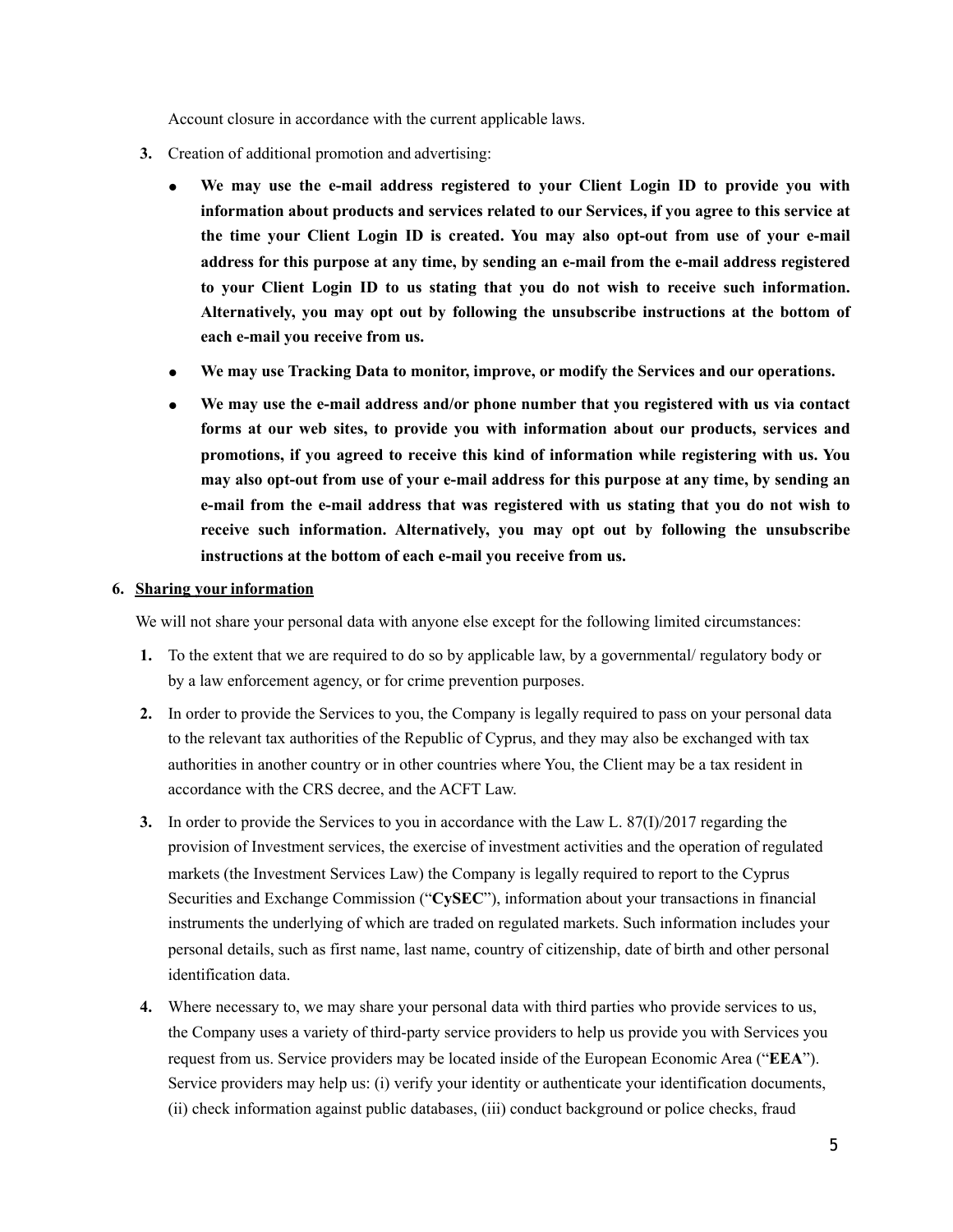prevention, and risk assessment, (iv) perform product development, maintenance and debugging, or (v) provide customer service, advertising, or payments services. These providers have limited access to your information to perform these tasks on our behalf, and are contractually bound to protect and to use it only for the purposes for which it was disclosed and consistent with this Privacy Policy.

# **7. Children**

We recognize that we have a special obligation to protect personal information obtained from children. We will not knowingly collect personal information from any child, or process such information, without parental consent. For the purpose of this Policy, a child means any individual who is under the age of 18 (or the minimum legal age to consent to the collection and processing of personal information where this is different under applicable law).

# **8. Security**

- 1. The Company has implemented all reasonable technical, administrative and physical security measures to protect the security of your personal information and all client data including the placing of financial transactions and/ or orders. The whole network communication in the context of sharing financial and/ or personal information is protected by the use of a password and followed by encryption.
- 2. All received information that the client provides is stored on secure servers and only authorized staff have access to this information. We take reasonable precautions to prevent the loss, misuse or alteration of your personal information. Our employees, contractors and agents may be given access to your personal information which we collect, but their use shall be limited to the performance of their duties in relation to facilitating your use of the Services. Our employees, contractors and agents who have access to your personal information are required to keep that information confidential and are not permitted to use it for any purposes other than those listed above or to deal with requests which you submit to us.

# **9. Third party sites & services**

- 1. The Services may contain links to other websites operated and services provided by third parties, including those retailers you enter into a transaction with. Please note that this Policy applies only to the personal information that we collect through the Services and we cannot be responsible for personal information that third parties may collect, store and use through their websites or their services. You should always read the privacy policy of each website you visit carefully.
- 2. If you link, connect, or login to your Company client login ID via a third party service (e.g. Google, Facebook etc), the third party service site may send us information such as your registration and profile information from that service. This information varies and is controlled by that service or as authorized by you via your privacy settings at that service. If you have chosen to connect your Company personal page to a third-party application, you can change your settings and remove permission for the app by changing your Client Login ID (Personal Page) setting at any time. You are responsible for keeping your personal information with such third party applications up-to-date and secure so as to ensure the integrity of your Company Client Login Page.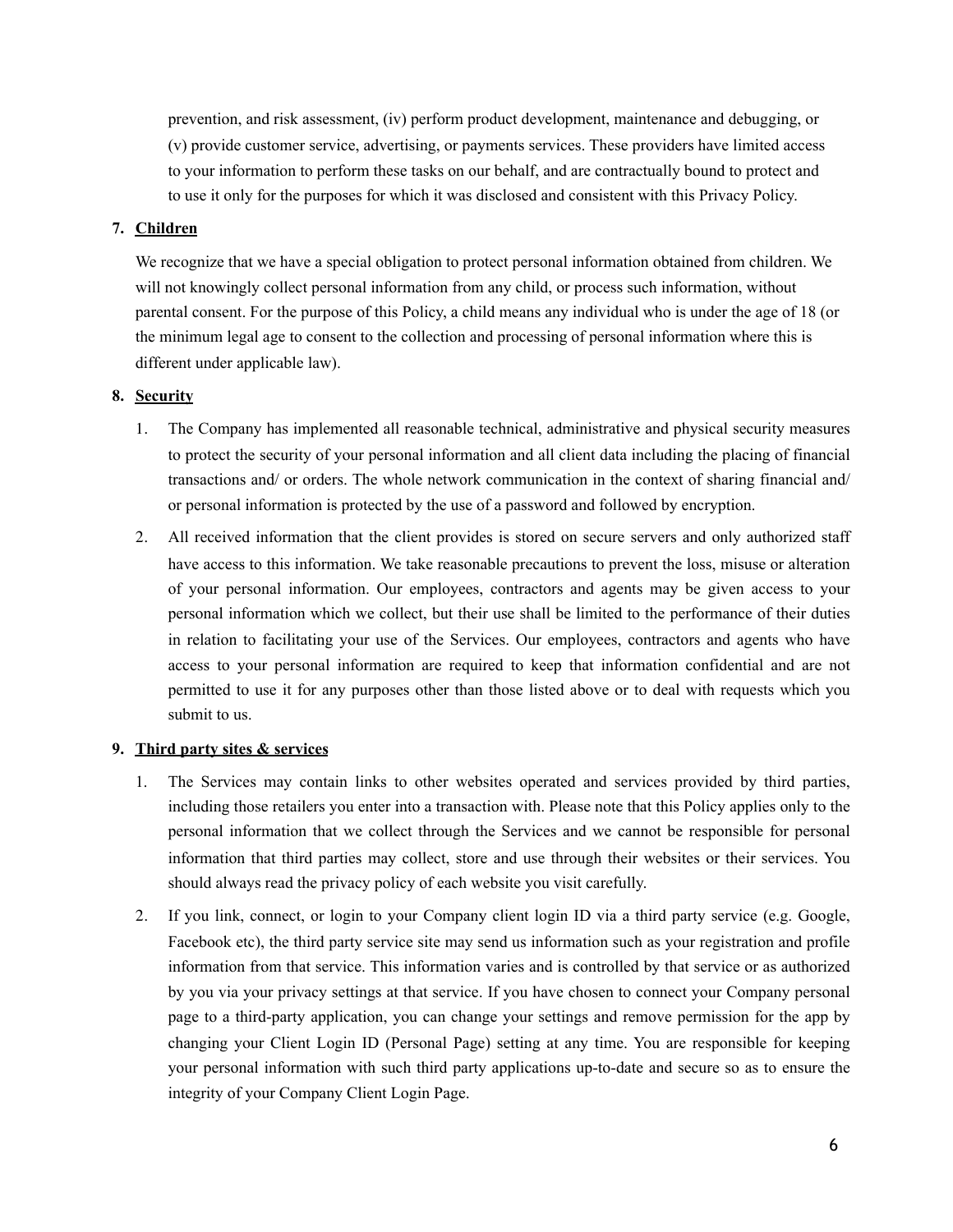## **10. Your rights**

- 1. In addition to your opt-out right under section 5.3., you may exercise the following rights at any time:
	- You may ask us to provide you with copies of the personal information that we hold about you, or with information about the processing of such information.
	- You may ask us to update and correct any out-of-date or incorrect personal information that we hold about you.
	- You may ask us to delete the personal information we hold about you.
- 2. If you wish to exercise any of these rights, then please contact us at www.interstellarsfx.com
- 3. Please note that if you request the erasure of your personal information:
	- We may retain some of your personal information as necessary for our legitimate business interests, such as fraud detection and prevention and enhancing safety.
	- We may retain and use your personal information to the extent necessary to comply with our legal obligations. Please note that we are legally obliged to keep on record all and any information that pertains to the provision of investment services to you and which is necessary to fulfill our obligations under the applicable laws for a period of up to 7 years after account closure.
	- Some copies of your information (e.g., log records) may remain in our database, but are disassociated from personal identifiers.
	- Because we maintain security measures to protect our data from accidental or malicious loss and destruction, residual copies of your personal information may not be removed from our backup systems for a limited period of time.
- 4. Where you have provided your consent to the processing of your personal information by the Company, you may withdraw your consent at any time by sending a communication to us specifying which exact consent you are withdrawing. Please note that the withdrawal of your consent does not affect the lawfulness of any processing activities based on such consent before its withdrawal. Additionally, in some jurisdictions, applicable law may give you the right to limit the ways in which we use your personal information, in particular where (i) you contest the accuracy of your personal information; (ii) the processing is unlawful and you oppose the erasure of your personal information; (iii) we no longer need your personal information for the purposes of the processing, but you require the information for the establishment, exercise or defense of legal claims.
- 5. You have the right to complain to the Data Protection Commissioner's Office if you feel that the Company has not responded to your requests to solve a problem. You may find their contact details here:<http://www.dataprotection.gov.cy/>

#### **11. Changes to this Policy**

We may change this Policy from time to time for various reasons such as changes to reflect in law and regulation, changes in industry practices and technological developments. In case you have a registered Client Login ID, you will be notified of any changes of this Policy via e-mail to the e-mail address related